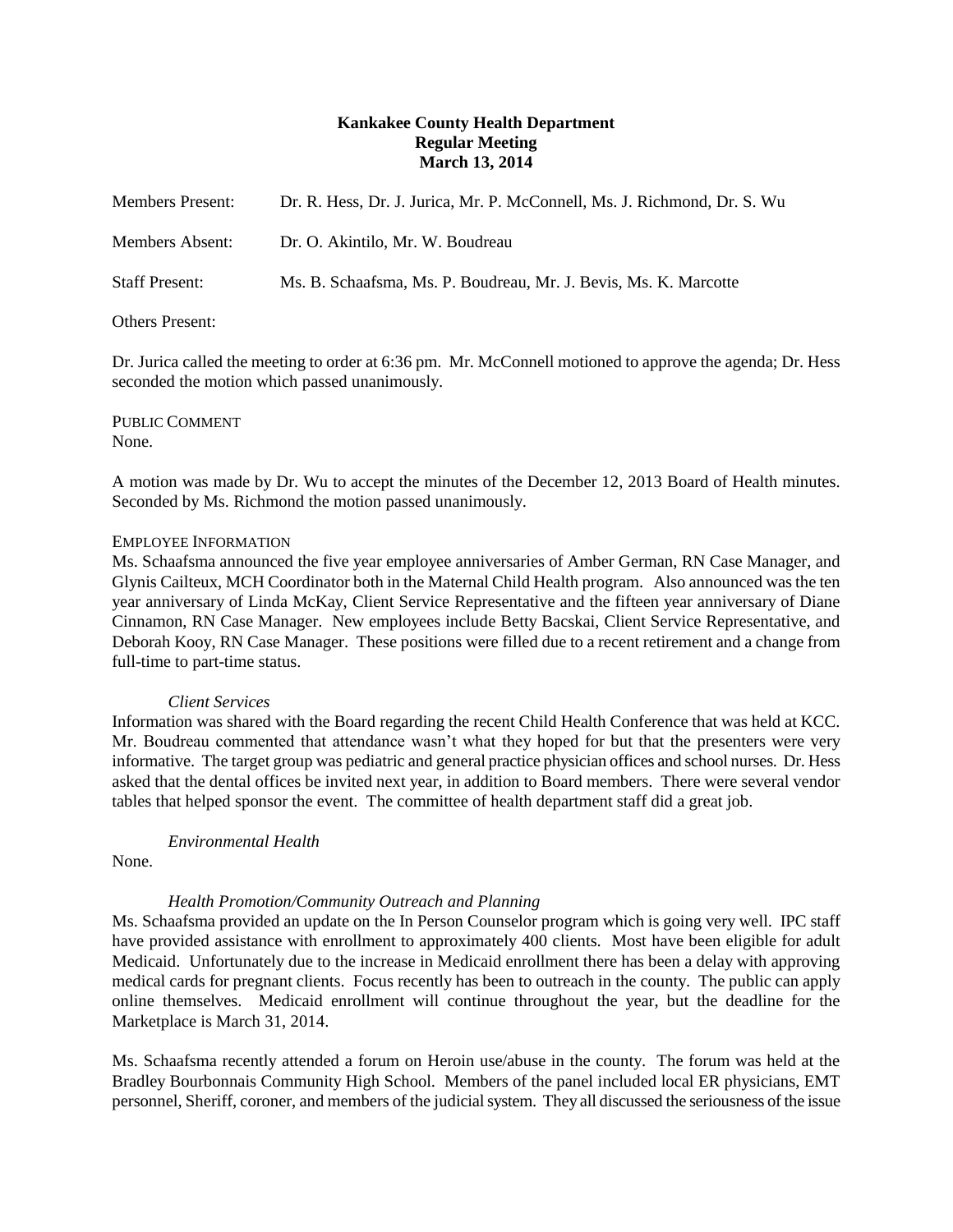and the increase in use in the county. One of our IPLAN/MAPP work groups is addressing violence and substance abuse. We have not seen an impact yet on the clients seen here in our programs.

Ms. Richmond asked about the "super lice" bug that are resistant to over the counter treatments. Ms. Boudreau hasn't seen incidents of them in Kankakee County. She noted that the CDC does not recommend a child be sent home because lice do not carry disease. Schools no longer need to have a "no nit policy".

## ADMINISTRATIVE REPORTS

### *Financial Status*

Ms. Schaafsma presented the December 2013, January and February 2014 financial reports for approval. At the end of December 2013, 8.3% of the year, we have received 6.8% of the revenue and allocated 8.32% of the expenses. At the end of January 2014, 16.6% of the year, we have received 8.45% of the revenue and allocated 15.96% of the expenses. At the end of February 2014, 25% of the year, we have received 11.24% of the revenue and allocated 24.01% of the expenses. Ms. Schaafsma noted that expenses are in-line with the budget, but as usual revenue is behind. Dr. Hess motioned to approve the financial reports. Seconded by Dr. Wu the motion passed unanimously. An accounts receivable report was distributed detailing the approximate \$400,000 in outstanding revenue due from the State. Unlike the county's situation, we are behind monies that are contracted through grants. Ms. Schaafsma discussed several unexpected bills due to snow removal, generator and HVAC unit repairs. Ms. Schaafsma confirmed for Dr. Hess, that expenses for snow removal are listed under outside contracting. Ms. Richmond asked if there have been any employee injuries due to the weather; none have been reported. Although, there have been three weather related car accidents. On January 25, staff reported an electrical smell in the clinic area. The fire department was called, but they couldn't find anything. Earlier there were several power surges to the building due to a transformer problem down the street. Neither of the two generators (one for Kan-Comm) started; perhaps due to the extreme cold. Mr. McGovern from Kan-Comm was able to manually start the generators. County maintenance checked out the HVAC unit and confirmed that it wasn't damaged. Staff were sent home with pay around 11:00 am for the remainder of the day.

Ms. Schaafsma provided a budget update regarding the county. As you may have read in the paper, the county is facing a severe financial situation. While the health department does not receive general revenue money from the county we do receive property tax revenue (3%) as stipulated in the resolution of the County Board voted in place in December 1985 and which used to be considered the TB tax. Ms. Schaafsma explained that in 2009 we laid off employees due to a lack of revenue and did not ask the county for additional funding. We have always tried to operate within our budget and using our reserve monies when necessary. Ms. Schaafsma noted that we pay for our employee's health insurance and our own fiscal audit. The County does pay our IMRF and reimburses us approximately \$60,000 in FICA. It was also noted that we have had one of the lowest wage increases of the union contracts. Mr. McConnell recommends keeping things status quo and voiced the importance of having monies in reserve. Dr. Jurica asked about the cash on hand ratio for the health department. When figured in the past, we have enough cash in the checking account to pay expenses for approximately three months.

#### OLD BUSINESS

Ms. Schaafsma informed the Board of the recent generator issues. Annual maintenance costs with Patten Power Systems are \$1,800-2,000 per year. Shortly after the power surges the weekly test of the generator was failing. Initially a new jacket heater was installed, but that did not solve the problem. A new map sensor was installed, but the problem continued. Another technician was called in and repaired a loose wire. Patten is also suggesting flushing the coolant system for \$11,000. Mr. McConnell will follow-up.

Keast Electric recently added another circuit breaker to move the large vaccine refrigerator from the back storeroom to the med room in the clinic.